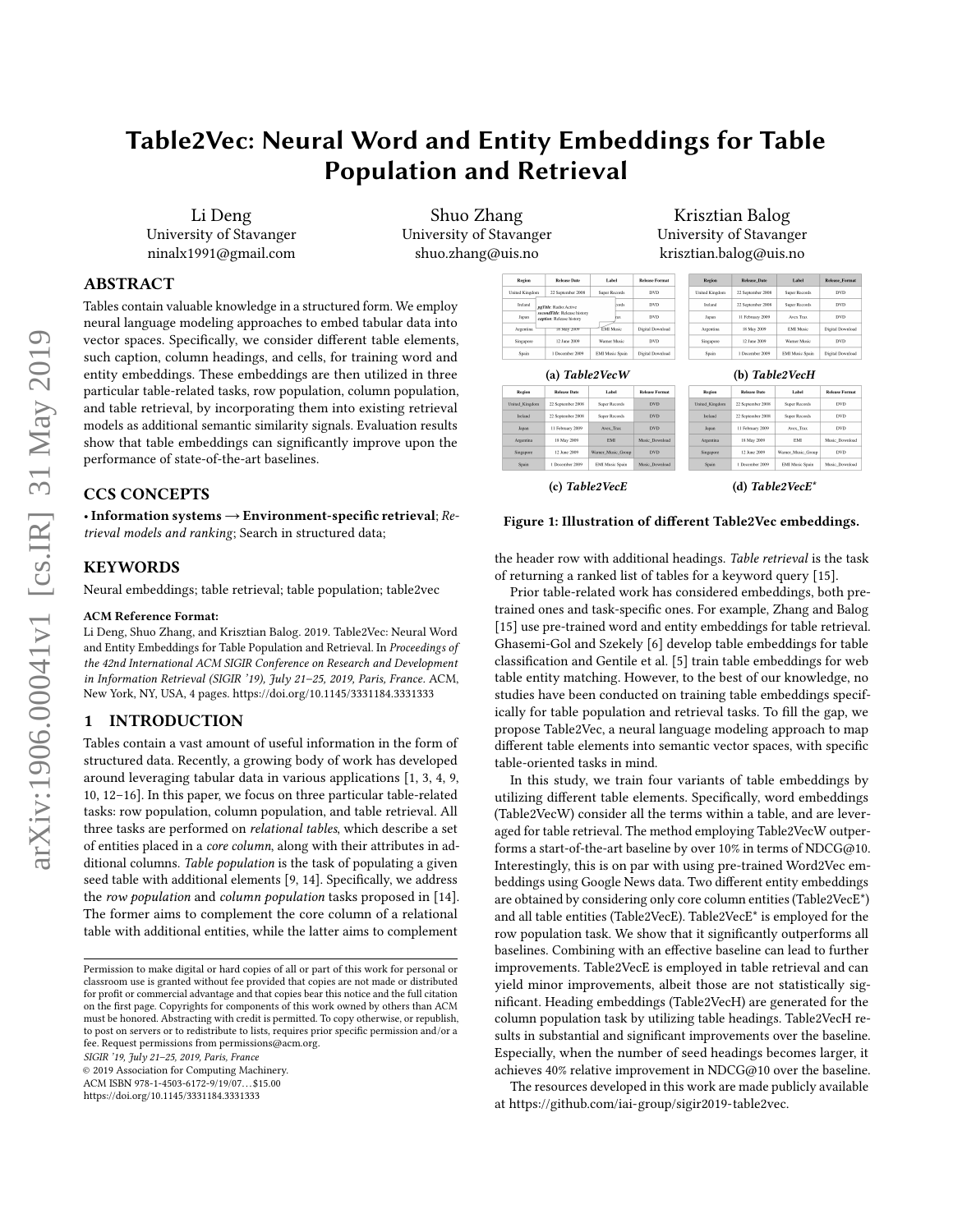#### <span id="page-1-3"></span>2 TRAINING TABLE2VEC EMBEDDINGS

In this section, we first introduce the neural model for training embeddings (Sect. [2.1\)](#page-1-0), and then detail four variants of table embeddings (Sect. [2.2\)](#page-1-1).

#### <span id="page-1-0"></span>2.1 Neural Model for Training Embeddings

We base the training of our embeddings on the skip-gram neural network model of Word2Vec [\[7\]](#page-3-12). It is a computationally efficient two-layer neural language model that learns the meaning of terms from raw sequences and maps those terms to a vector space, such that similar terms close to each other.

More formally, given a sequence of training terms  $t_1, t_2, \ldots, t_n$ , the objective is to maximize the average log probability:

$$
\frac{1}{n}\sum_{i=1}^{n}\sum_{-c\leq j\leq c, j\neq 0} \log p(t_{i+j}|t_i),\tag{1}
$$

where c is the size of training context, and the probability  $p(t_{i+j}|t_i)$ <br>is calculated using the following softmay function: is calculated using the following softmax function:

$$
p(t_o|t_i) = \frac{\exp(\vec{v}_{t_o}^{\prime \top} \vec{v}_{t_i})}{\sum_{t=1}^{V} \exp(\vec{v}_t^{\prime \top} \vec{v}_{t_i})},
$$
 (2)

where *V* is the size of vocabulary, and  $\vec{v}_{t_i}$  and  $\vec{v}'_{t_o}$  are the input and output vector representations of term t respectively. Semantically output vector representations of term t, respectively. Semantically similar terms share more similar vector representations; accordingly, the dot product between those vectors results in higher values, which means higher probabilities after softmax.

In our scenario, we consider terms to be words, entities, or headings in a table. We also employ negative sampling, to make the training of our models computationally more efficient.

#### <span id="page-1-1"></span>2.2 Four Variants

We train four different table embeddings, using different table elements as input; these are summarized in Table [1](#page-1-2) and illustrated in Fig. [1.](#page-0-0) All embeddings are trained using the same neural model, but they differ in (i) what constitutes as a term and (ii) which table elements are used for training.

- Table2VecW This method takes all the words appearing in a table into consideration. Specifically, it considers the page title, section title, table caption, table headings, and all table cells; see Fig. [1a.](#page-0-0)
- Table2VecH Instead of using single words, we further leverage the table structure and represent tables as sequences of headings. Each heading is treated as a single term, as is shown in the shadowed area in Fig. [1b.](#page-0-0)
- Table2VecE Tables often contain entities, which are semantically more meaningful than words. Thus, we take sequences of entities as input, by extracting all entities that appear within table cells; see the shadowed area in Fig. [1c.](#page-0-0)
- Table2VecE\* Relational tables describe a set of entities as well as their attributes in the columns. These entities are placed in the core column. Table2VecE\* considers only entities in the core column of the table, as is shown in Fig. [1d.](#page-0-0)

#### 3 UTILIZING TABLE2VEC EMBEDDINGS

In this section, we extend previous table population and retrieval methods by incorporating the Table2Vec embeddings that we introduced in Sect. [2.](#page-1-3) For all tasks, we keep our focus on relational

Table 1: Table2Vec embeddings.

<span id="page-1-2"></span>

| Method      | Input                | Semantic repr.     |
|-------------|----------------------|--------------------|
| Table2VecW  | all table data       | word embeddings    |
| Table2VecH  | table headings       | heading embeddings |
| Table2VecE  | all entities         | entity embeddings  |
| Table2VecE* | core column entities | entity embeddings  |

tables. It is assumed that entities mentioned in the table are recognized and disambiguated by linking them to entries in a knowledge base [\[2\]](#page-3-13). The table population task is considered in two flavors: row population and column population. We shall refer to the input table T as seed table, in which the set of entities from the core column are referred as seed entities  $E$ , and the set of headings are denoted as seed headings L.

#### 3.1 Row Population

Row population is a task of returning a list of entities, based on their likelihood of being added to the core column of the seed table  $T$  in the next row. The ranking is established based on the similarity of a candidate entity  $e$  to the seed table entities  $E$ . In this task, we measure entity similarity by two approaches: using a knowledge base and using Table2Vec embeddings.

3.1.1 Baselines. We employ three probabilistic ranking methods from [\[14\]](#page-3-8) as our baselines, which rank candidate entities according to  $P(e|E)$ . Candidate entity selection is done as in [\[14\]](#page-3-8).

- BL1 Entity similarity is measured based on the similarity of relations of e, obtained from RDF triples, and those of the seed tables entities E.
- BL2 It uses the Wikipedia Link-based Measure [\[8\]](#page-3-14) to estimate the semantic relatedness of entities based on their outgoing links (in the knowledge base).
- BL3 It relies on the Jaccard similarity between outgoing links of entities.

3.1.2 Using Table2Vec embeddings. Recall that we have two entity embeddings, Table2VecE and Table2VecE\*. The former is trained on all entities contained in the table, while the latter considers only entities in the core column. Given that the row population task focuses on the core column, we employ the Table2VecE\* embeddings here. We measure the similarity of each candidate entity e, against the seed entities  $e' \in E$ , using the cosine similarity of their<br>respective embedding vectors: respective embedding vectors:

<span id="page-1-4"></span>
$$
sim(e, E) = \frac{1}{|E|} \sum_{e' \in E} sim(e, e') = \frac{1}{|E|} \sum_{e' \in E} \frac{\vec{v_{e}} \cdot \vec{v_{e'}}}{\|\vec{v_{e}}\| \|\vec{v_{e'}}\|}, \qquad (3)
$$

where |E| is the size of seed entity set, and  $\vec{v_e}$  and  $\vec{v_{e'}}$  are the embedding vectors of the condidate and seed entities respectively embedding vectors of the candidate and seed entities, respectively.

We then combine the baseline similarity with the Table2Vecbased similarity using the following linear mixture:

<span id="page-1-5"></span>
$$
P(e|E) = \alpha P_{KB}(e|E) + (1 - \alpha) P_{emb}(e|E), \qquad (4)
$$

where  $P_{KB}$  is the similarity measured using the knowledge base and  $P_{emb}$  is based on table embeddings, and equals to Eq. [\(3\)](#page-1-4).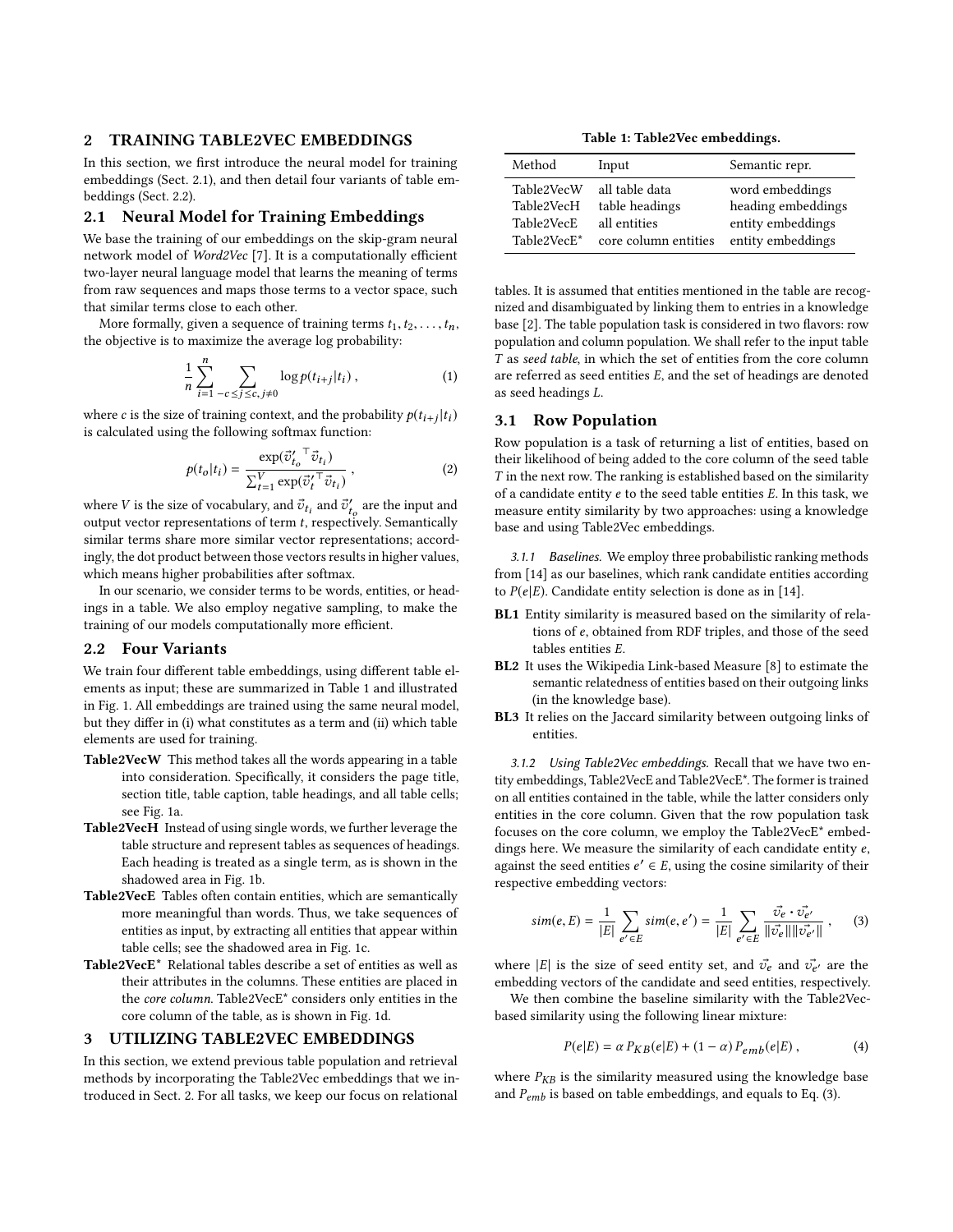#### 3.2 Column Population

Column population is the task of returning a ranked list of headings,  $l_1, \ldots, l_k$ , given a seed table T. The returned headings are ranked<br>based on their relevance to the seed headings I. Similarly to row based on their relevance to the seed headings L. Similarly to row population, we consider two heading similarity measures.

3.2.1 Baseline. The baseline method, using a table corpus, is taken from [\[14\]](#page-3-8). First, relevant tables are retrieved from the table corpus. Then, the probability of a candidate heading being relevant  $P(l|L)$  is estimated based on the occurrences of that heading in relevant tables.

3.2.2 Using Table2Vec embeddings. We use embeddings trained on table headings, Table2VecH, for heading relevance estimation. Similarly to row population, we measure the cosine similarity between the embedding vectors of the candidate heading  $l$  and seed headings  $l' \in L$ . Then, the baseline estimate is combined with the embedding-based similarity using: embedding-based similarity using:

<span id="page-2-4"></span>
$$
P(l|L) = \alpha P_{KB}(l|L) + (1 - \alpha) P_{emb}(l|L) . \qquad (5)
$$

#### 3.3 Table Retrieval

Table retrieval is the task of returning a ranked list of tables in response to a keyword query q, based on their relevance to q. For this task, we employ a feature-based method as a baseline, which is referred to as the LTR method in [\[15\]](#page-3-9). We utilize the word-based and entity-based table embeddings, Table2VecW and Table2VecE, to compute additional semantic matching features. Specifically, each type of embedding contributes four features, for each of the similarity methods in [\[15\]](#page-3-9).

Given that both the table and query are vectors now, we compute cosine similarity to measure relevance. For comparison purposes, we employ both methods in [\[15\]](#page-3-9): early fusion and late fusion. For the former method, query-table relevance is measured between the centroid of query term vectors and the centroid of table term vectors. The latter method computes pairwise cosine similarity between table terms  $(\vec{t}_j)$  and query terms  $(\vec{q}_i)$  first, and then aggregates those<br>results. Here, query-table relevance is measured using an aggregaresults. Here, query-table relevance is measured using an aggregator function, which can be: (i) maximum of  $cosine(\vec{q}_i, \vec{t}_j)$ , (ii) sum<br>of essine( $\vec{a}$ ,  $\vec{t}$ ,), (iii) suggests of essine( $\vec{a}$ ,  $\vec{t}$ ,), In this paper we same of cosine( $\vec{q}_i$ ,  $\vec{t}_j$ ) (iii) average of cosine( $\vec{q}_i$ ,  $\vec{t}_j$ ). In this paper, we com-<br>bine all four measures (i.e., early fusion and late fusion using may bine all four measures (i.e., early fusion and late fusion using max, sum, and avg aggregators) to yield the final similarity score. For performance comparison, we employ pre-trained Graph2Vec [\[11\]](#page-3-15) and Word2Vec embeddings [\[7\]](#page-3-12).

#### 4 EVALUATION

In this section, we formulate our research questions (Sect. [4.1\)](#page-2-0), discuss our experimental setup (Sect. [4.2\)](#page-2-1), and then present our results and analysis for the three tasks (Sects. [4.3](#page-2-2)[–4.5\)](#page-3-16).

### <span id="page-2-0"></span>4.1 Research Questions

We address the following research questions:

- RQ1 Can Table2Vec improve table population performance against state-of-the-art baselines?
- RQ2 Does the training of word embeddings specifically on tables, as opposed to news, affect retrieval performance?
- RQ3 Which of the semantic representations (entity vs. word embeddings) performs better in table retrieval?

<span id="page-2-3"></span>Table 2: Statistics for Table2Vec embeddings. Neg is short for negative sampling (measured in number of words).

| <b>Embedding Total terms Unique terms</b> | Neg         | Win size  |    |    |
|-------------------------------------------|-------------|-----------|----|----|
| Table2VecW                                | 200.157.990 | 1,829,874 | 25 | 5  |
| Table2VecH                                | 7.962.443   | 339.433   | 25 | 20 |
| Table2VecE                                | 24,863,683  | 2.159.467 | 25 | 50 |
| Table2VecE*                               | 5.367.837   | 1.285.708 | 25 | 50 |

#### <span id="page-2-1"></span>4.2 Experimental Setup

For table population, we use Mean Average Precision (MAP) as the main metric and Mean Reciprocal Rank (MRR) as a supplementary metric for performance evaluation. Table retrieval performance is evaluated by Normalized Discounted Cumulative Gain (NDCG) with a cut-off at 10 and 20. To test significance, we use a two-tailed paired t-test and write ◦ to denote not significant, and †/‡ to denote significance at the 0.05 and 0.01 levels, respectively.

We use the Wikipedia Tables corpus [\[14\]](#page-3-8), which contains 1.6 million high-quality relational tables, both for training the Table2Vec embeddings and for the retrieval experiments. For the word-based embedding, Table2VecW, we filter out empty strings, numbers, HTML tags, and stopwords from the raw text during training to obtain a better representation. For Table2VecH, we employ no normalization for the headings, i.e., "year(s)," "year:," and "year" will be treated as different headings in our experiment. Table [2](#page-2-3) shows the statistics of different Table2Vec embeddings. DBpedia is used as our knowledge base, which is consistent with the original experiments in [\[14,](#page-3-8) [15\]](#page-3-9). The test inputs and ground truth assessments are obtained for the three tasks as follows:

- Row population: we use the test set from [\[14\]](#page-3-8). It contains 1000 relational tables, of which each table has at least six rows and four columns. For evaluation, we take entities from the first i rows ( $i \in [1..5]$ ) as seed entities, and the remaining entities as ground truth. The test set contains 21,502 unique entities.
- Column population: we use the test set from [\[14\]](#page-3-8), consisting of 1000 relational tables. Headings from the first *j* columns ( $j \in$ [1..3]) are taken as seed headings, while the rest constitute the ground truth. There are a total of 7,216 unique column headings.
- Table retrieval: we use a set of 60 queries (two query subsets, QuerySet 1 and QuerySet 2) and corresponding ground truth relevance labels from [\[15\]](#page-3-9), a total of 3,120 query-table pairs.

#### <span id="page-2-2"></span>4.3 Row Population

The row population results are listed in Table [3.](#page-3-17) The top three lines show the results of the baselines from the literature. The bottom three lines are the results of combining the baselines with Table2VecE\*. Note that the combination involves a mixture parameter  $\alpha$  (cf. Eq. [\(4\)](#page-1-5)). To understand the potential of using table embeddings, we perform a grid search in steps of 0.1 for the value of  $\alpha$ , and report results using the  $\alpha$  value that yielded the best MAP score. The best performing  $\alpha$  values for BL1, BL2, and BL3 are 0.4, 0.0, and 0.1, respectively. This means that the second baseline does not contribute at all to the combination.

Overall, we find that the combined methods outperform the respective baselines substantially and significantly ( $p < 0.01$ ). BL1 + Table2VecE\* yields the best performance in terms of MAP. It is